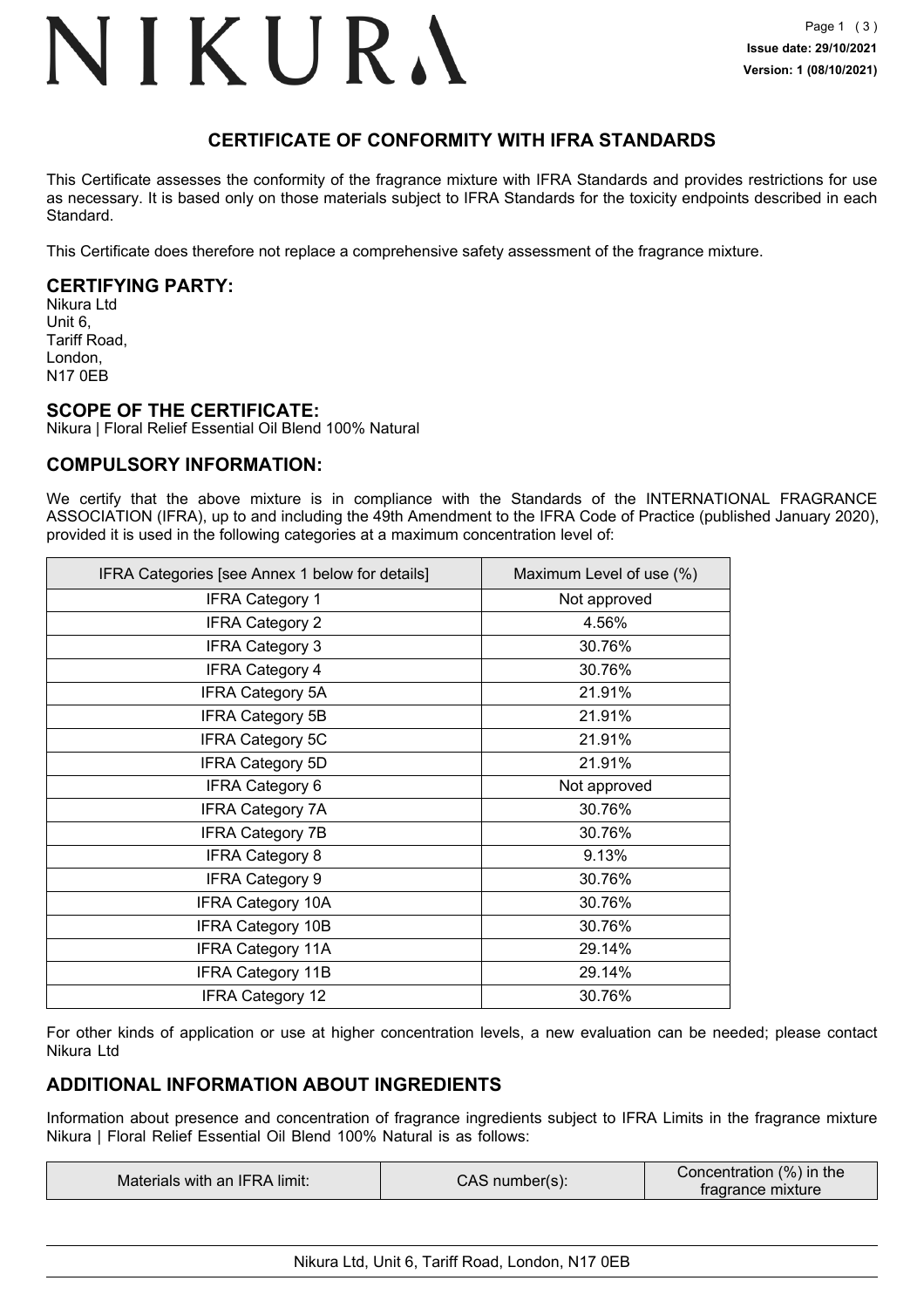# NIKURA

| 1-Octen-3-yl acetate | 2442-10-6                        | $0.2250\%$ |
|----------------------|----------------------------------|------------|
| Benzylnitrile        | 140-29-4                         | $0.0325\%$ |
| Citral               | 5392-40-5, 141-27-5, 106-26-3    | 0.1750%    |
| Citronellol          | 106-22-9, 1117-61-9, 26489-01-0, | 5.2750%    |
|                      | 6812-78-8, 141-25-3              |            |
| Geraniol             | 106-24-1                         | 5.4750%    |

Regulatory Affairs Department